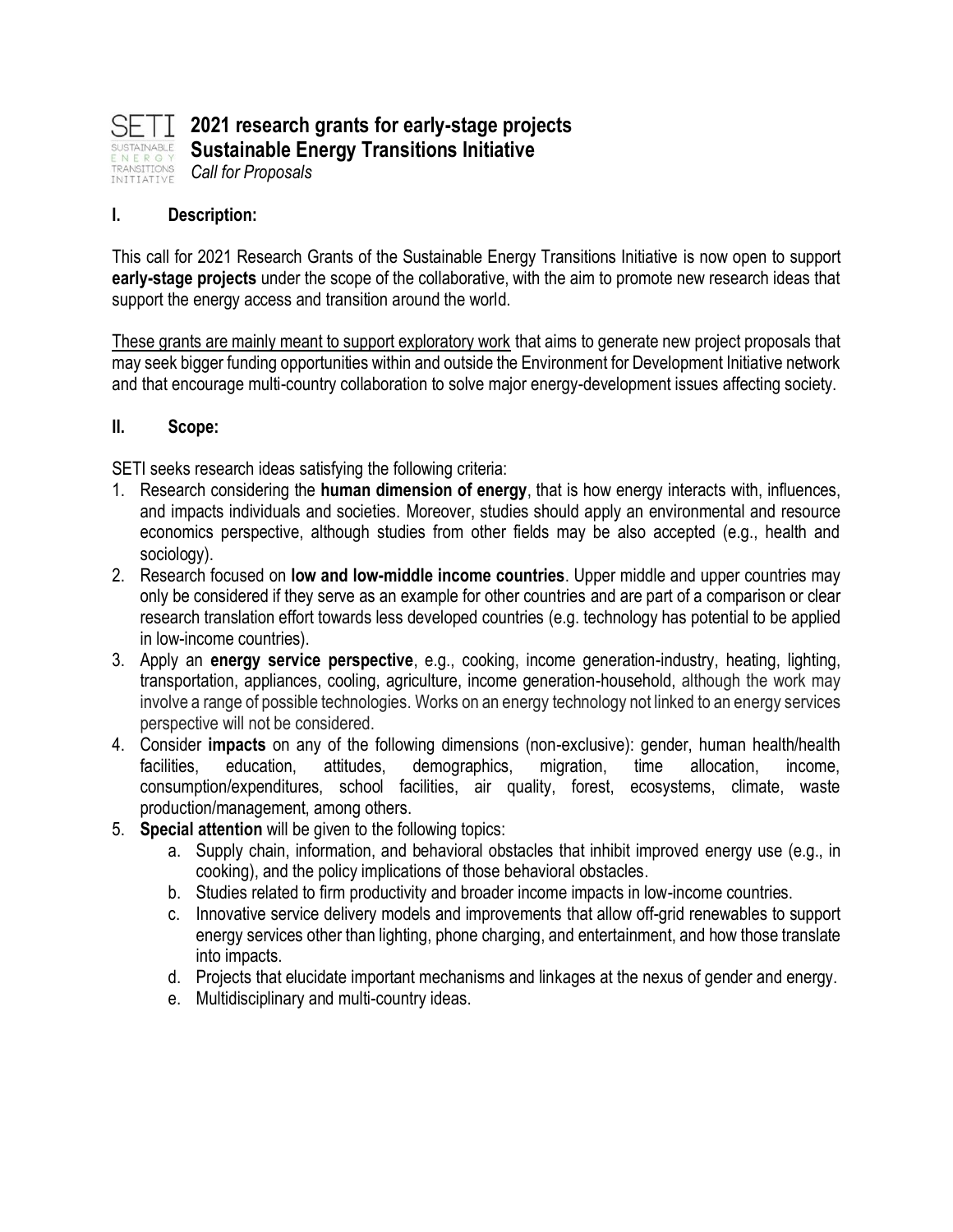### **III. Expected deliverables**

- 1. A summary report on the work carried out in the exploratory project, that explains the nature and importance of the issue being considered from a research and policy perspective, and describes a) the approach taken during the exploratory phase to explore the issue, b) the partners involved, c) the results obtained, and d) the plan for next steps, that is, the future research agenda and funding source to be applied to/network building/stakeholders involved in the project, plus references. This report should be approximately 6-8 pages excluding references.
- 2. A blog to be posted by SETI/Energy Access Project at Duke.

# **IV. Grants**

Research ideas will compete for two grants of 5000 USD each, to be used for the implementation of the earlystage project.

## **V. Eligibility:**

Researchers applying to these grants:

- 1. Should be junior researchers: postgraduate students and PhD researchers up to 2 years after they graduated (a document proving this requirement must be provided).
- 2. Must be affiliated to an EfD center. Note that transfers will be made directly to the EfD center.
- 3. Must consider a 3 page pdf concept note that includes the following (template provided on the website):
	- o Introduction and justification.
	- o General and specific objectives.
	- o Methods and timing.
	- o Expected outputs and deliverables.
	- o Policy impact.
	- o Further agenda.
	- o References are not included in this page limit.
- 4. The research idea must consider the scope described in section II.
- 5. The project must be completed within 1 year upon funding reception. An extension of 6 months could be considered if necessary.
- 6. In addition, it must indicate further steps after the early-stage project is completed (e.g. this grant will allow the application for a bigger funding opportunity – specify where, it will serve as a network building for a bigger research endeavor, it will allow the connection with stakeholders).

## **VI. Submission, deadline and results**

To submit your proposal, you must send an email to **SETI@udec.cl, including the following documentation:** 

- 1. Project template, that may be accessed here:
- 2. Curriculum vitae/Resume.
- 3. Documentation proving you are a junior researcher.

The deadline for applications is January 21, 2022. Application results will be available on February 28, 2022. The execution of the project will start on March 2022.